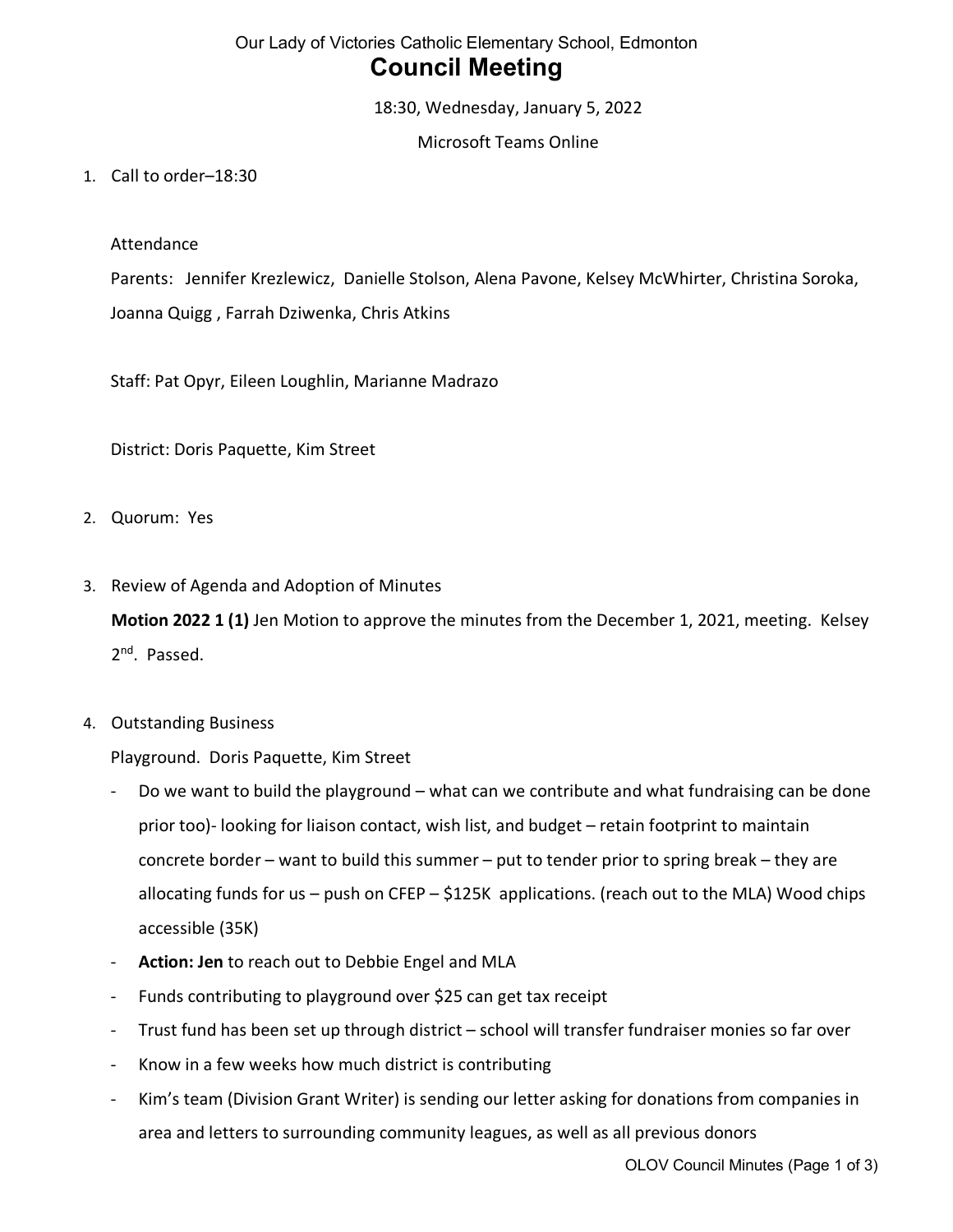### Our Lady of Victories Catholic Elementary School, Edmonton **Council Meeting**

- **Action: Chris Atkins** to be Parent Liaison
- Casino. We still need 10 volunteers. Amy spoke with our Casino Advisor and because it is not expected to be busy, we have eliminated one cashier, one chip runner, and one counter per shift (8 volunteers total).

**Action: Amy** to send email to remind all volunteers a week and a day before scheduled shift. This can be done through Sign Up Genius.

**Action: Amy** to send emails to Shawna M and Anastassia H / Johanna M to see if they can switch shifts as we do not need two chip runners during the day.

**Action: Allison** will send out video to encourage volunteers

- 5. Financial Report: Treasurer Farrah
	- Bank Balance: \$4,137.09
	- Book Balance: \$2,359.34 (includes xmas snacks and \$300 we budgeted for coffees)
	- Playground  $$4,030.95$
- 6. Fundraising
	- Little Ceasars- January  $7<sup>th</sup>$  available orders due Jan 24<sup>th</sup> delivery Feb 7
	- Bottle Drive Pick Up Wednesday January 12<sup>th</sup>
	- School clothes spirit wear to send out in February
	- Confetti Cookies fundraiser in March to go into main account
- 7. Principal's Report
	- Christmas video was a hit
	- Shed project approved Everactive schools providing the funding get construction in Spring, may need parent volunteers
	- Casino incentives for volunteers discussed some options- leave to see if we get enough
- 8. New Business
	- **Motion 2022 1 (2)** Grade 6 farewell last year sandwiches etc. \$275.86 amount to be adjusted Jen motioned Danielle 2nd – passed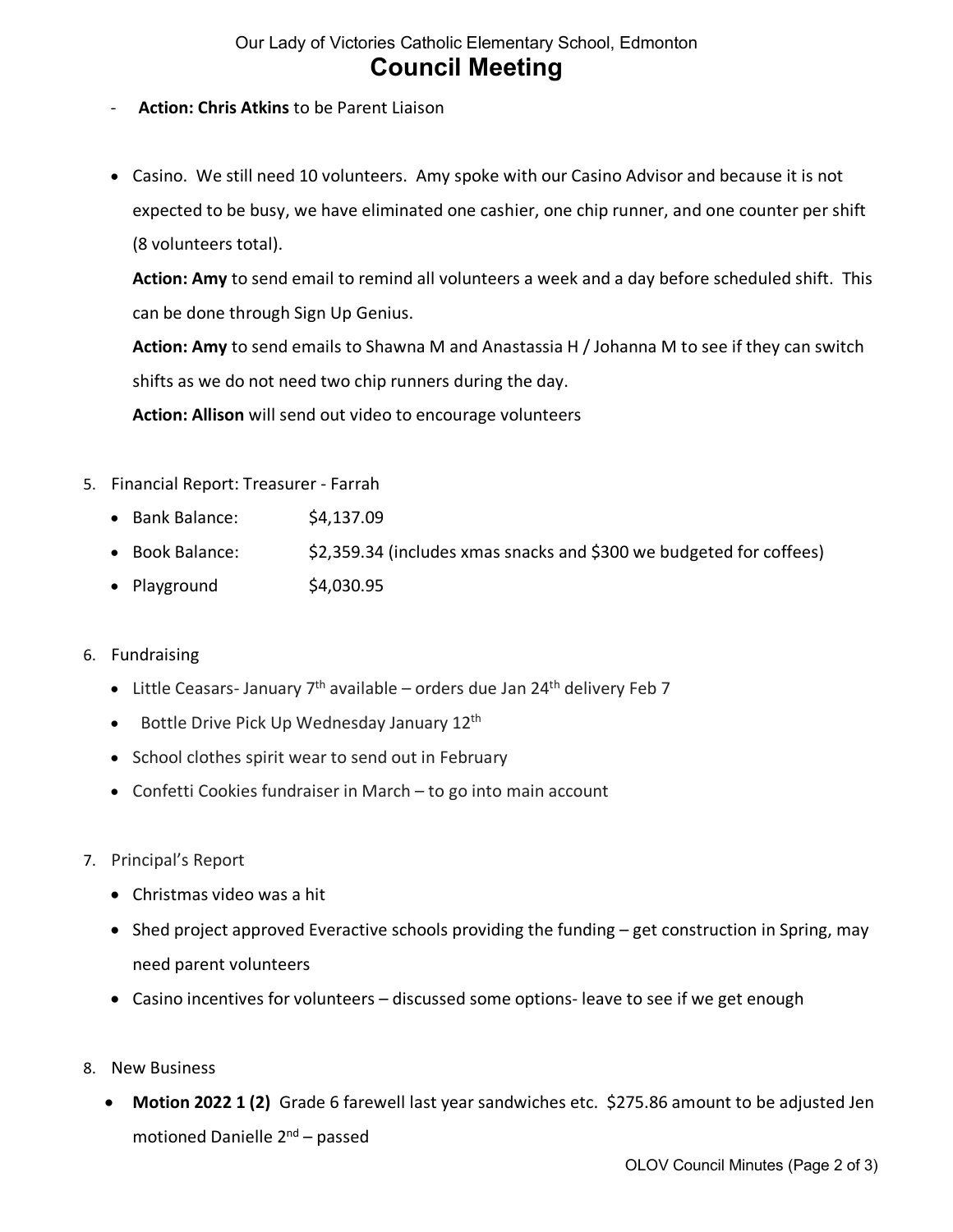### Our Lady of Victories Catholic Elementary School, Edmonton **Council Meeting**

• **Motion 2022 1 (3)** Xmas goodies and treats \$235.52 Jen motioned Danielle 2nd passed

#### 9.Classroom reports

- socks snowball fight for the kids had a lot of fun
- 2 boxes to mustard seed  $-1$  box to parish

Meeting Adjourned 18:15 pm

Next meeting: 18:30, Wednesday, March 9, 2022

Adjourn: 19:15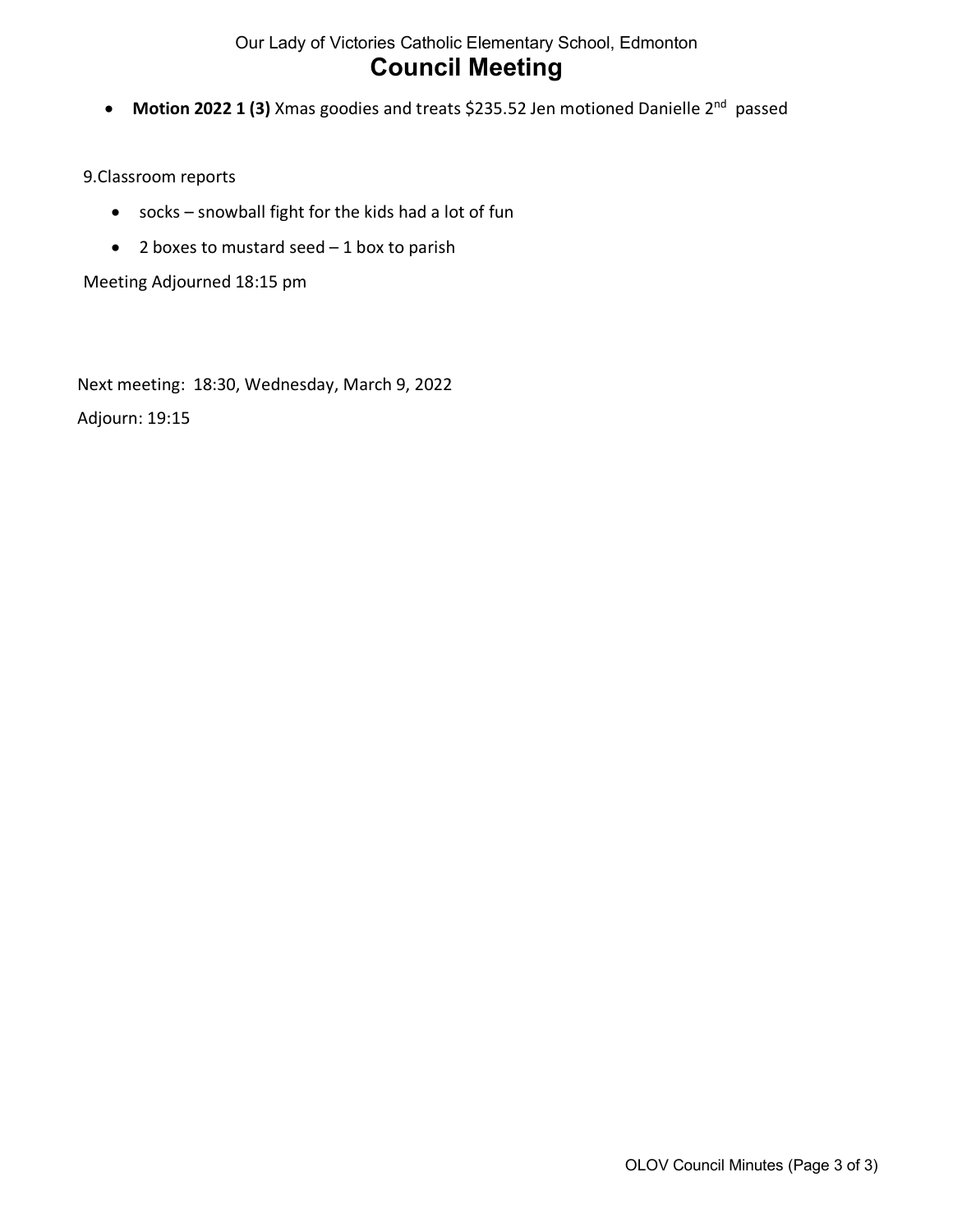## Our Lady of Victories Catholic Elementary School, Edmonton **Association Meeting**

18:30, January 5, 2022

### Microsoft Teams Online Meeting

1. Call to order–19:17

#### Attendance

Parents: Jennifer Krezlewicz, Danielle Stolson, Alena Pavone, Kelsey McWhirter, Christina Soroka, Joanna Quigg , Farrah Dziwenka, Chris Atkins

Staff: Pat Opyr, Eileen Loughlin, Marianne Madrazo

- 2. Quorum: Yes
- 3. Agenda **Motion 2022 1 (1)** Kelsey .Motion to accept the minutes from the December 1, 2021 meeting. Farrah 2<sup>nd</sup>. Passed.
- 4. Financial Report: Treasurer Farrah
	- Bank Balance: \$1,736.33 GIC \$36,507.50
	- Book Balance: \$31, 443.10 (includes \$6K from chromebooks) GIC and account
- 4. Outstanding Business
	- None currently
- 5. Principal's Wish List
	- **Motion 2022 1 (2)** Classroom Library asking for \$471.10 Jen motion Farrah 2<sup>nd</sup>- passed
	- Motion 2022 1 (3) Christmas Craft projects \$329.63 Jen motioned 2<sup>nd</sup> Danielle passed
	- GIC funds to be used toward the playground to give \$20,000 discussed will motion next time once casino has happened
- 6. New Business
	- None at this time.